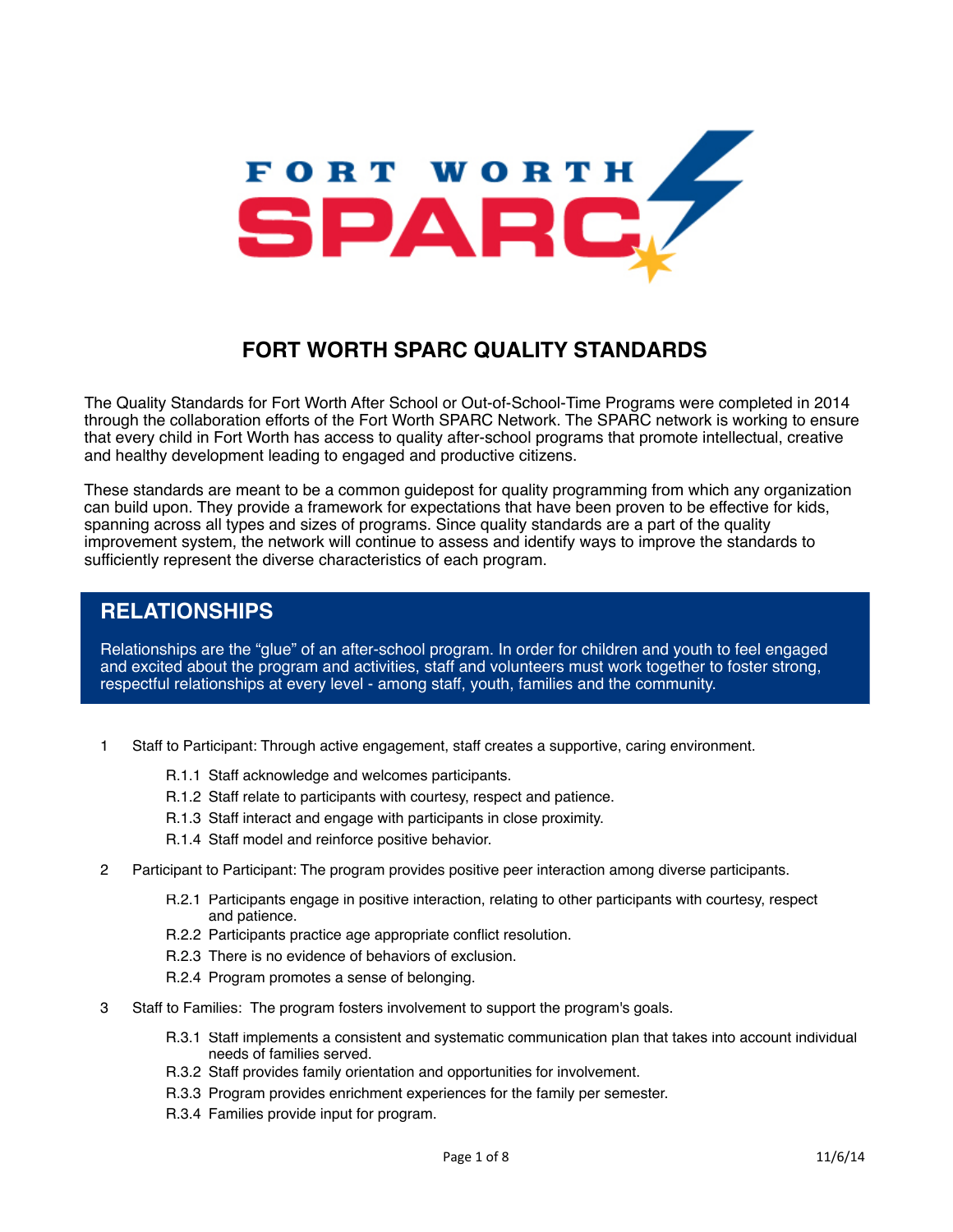- R.3.5 Staff helps families identify needed resources.
- R.3.6 Program policies require that staff and families communicate regarding children's well-being.
- 4 Staff to School: The program ensures that providers and schools work consistently to share information, resources and data to support the well-being of children and youth.
	- R.4.1 Consistent and systematic two-way communication exists between key personnel.
	- R.4.2 Staff documents meetings with school personnel.
	- R.4.3 There is evidence of communication with the broader school community, such as PTAs and Sitebased Management Teams.
- 5 Staff to Community: The program establishes strong community partnerships to achieve program goals and to leverage resources.
	- R.5.1 There are resources obtained and used from outside the program.
	- R.5.2 Staff represents program at outside events.
	- R.5.3 Program maintains a list of available community resources and utilizes it when possible.
	- R.5.4 Program works to build communication platforms with other OST Providers.
- 6 Staff to Staff: Staff model cooperation, conflict resolution and positive relationships with one another.
	- R.6.1 Program provides regular training and team building opportunities.
	- R.6.2 Program provides opportunities for mentors and mentees.
	- R.6.3 Staff relates to staff with courtesy, respect and patience.
	- R.6.4 Staff encourages each other to model desired behavior.
	- R.6.5 Program has regular staff meetings.
	- R.6.6 Staff is given ample time to discuss their own concerns regarding the program.
- 7 Participants to Community: Participants engage in service learning projects and activities to foster community involvement.
	- R.7.1 Program provides opportunities to engage in community service projects.
	- R.7.2 Participants are given opportunities to explore and understand the community.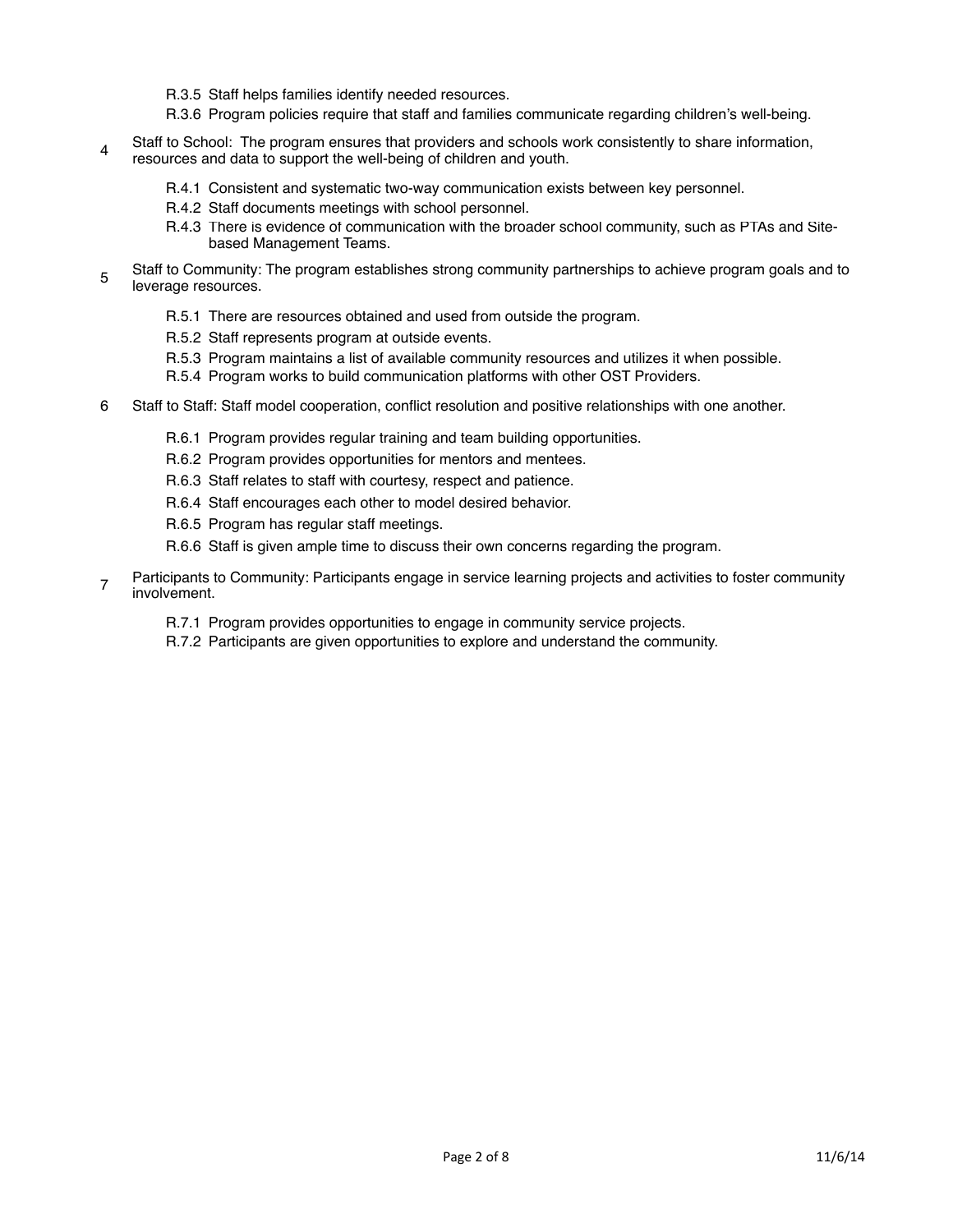# **POSITIVE YOUTH DEVELOPMENT**

When surveyed, children and youth nationwide indicate that their number one criterion when selecting an after-school program is that it is FUN! Beyond being fun, after-school programs can contribute to positive learning and personal growth. Ongoing involvement in an after-school program is connected to the quality and variety of activities offered. Quality programming engages youth and attracts parents to the program.

- 1 Types of Development: The program provides a well-rounded variety of activities and opportunities that support the physical, social, emotional and cognitive growth and development of all participants.
	- P.1.1 If able, Program provides a variety of activities, including indoor, outdoor, and offsite activities.
	- P.1.2 Program provides participants with opportunities to increase their physical activity.
	- P.1.3 Program offers opportunity to increase participants' social / emotional skills.
	- P.1.4 Program provides leadership activities and opportunities to foster self-confidence.
	- P.1.5 Program provides activities and experiences to expand participants' worldview.
	- P.1.6 Program provides activities that increase participants'' resilience.
	- P.1.7 Program offers opportunity to increase participants' cognitive growth and critical thinking abilities.
	- P.1.8 Program offers opportunities to improve participants' academic success.
	- P.1.9 Program reinforces desired ISD learning objectives.
	- P.1.10 Program provides future-oriented activities and new skills to encourage high school completion, higher education and career perspective.
	- P.1.11 Program offers opportunities for creative arts and dramatic play.
	- P.1.12 Program offers enough materials so that several activities can go on at one time.
- $\mathfrak{p}$ Healthy, Active Living: The program provides opportunities for physical activity and education about nutrition and health.
	- P.2.1 Participants in full day programs engage in at least 60 minutes of physical activity per day and 30 minutes for half day programs.
	- P.2.2 Activities take place outdoors whenever possible and weather permitting.
	- P.2.3 Digital device time is limited to less than one hour per day.
	- P.2.4 Nutrition and health education are offered as applicable.
- 3 Learning and Engagement Strategies: Participants are provided with a variety of developmentally appropriate engagement techniques to promote learning objectives.
	- P.3.1 Program involves participants in planning and running activities.
	- P.3.2 Program provides opportunities for hands-on, experiential learning in program activities.
	- P.3.3 Program promotes exploration, initiative, persistence, self-determination, the opportunity to learn from mistakes, and identity.
	- P.3.4 Program provides activities that meet participants' specific needs at appropriate developmental level.
	- P.3.5 Program uses promising practices and evidence-based curriculum when possible.
	- P.3.6 Program offers activities that allow children to work alone, in pairs, or in large or small groups.
- 4 Academic Support and Enrichment: The program provides academic assistance and enrichment that prepares participants for academic success.
	- P.4.1 Program reinforces links to school day.
	- P.4.2 Program provides age appropriate academic assistance, resources, and/or enrichment.
	- P.4.3 Staff communicates with school staff as necessary and encourages and assists participants with completing assigned homework.
	- P.4.4 Program allocates time for homework and homework help.
	- P.4.5 Staff understand and reinforce the behavior improvement approach used during the school day where applicable.
	- P.4.6 Field trips and guest speakers are used to supplement academic themes.
	- P.4.7 Program ensures staff has basic competence in the activities they are leading.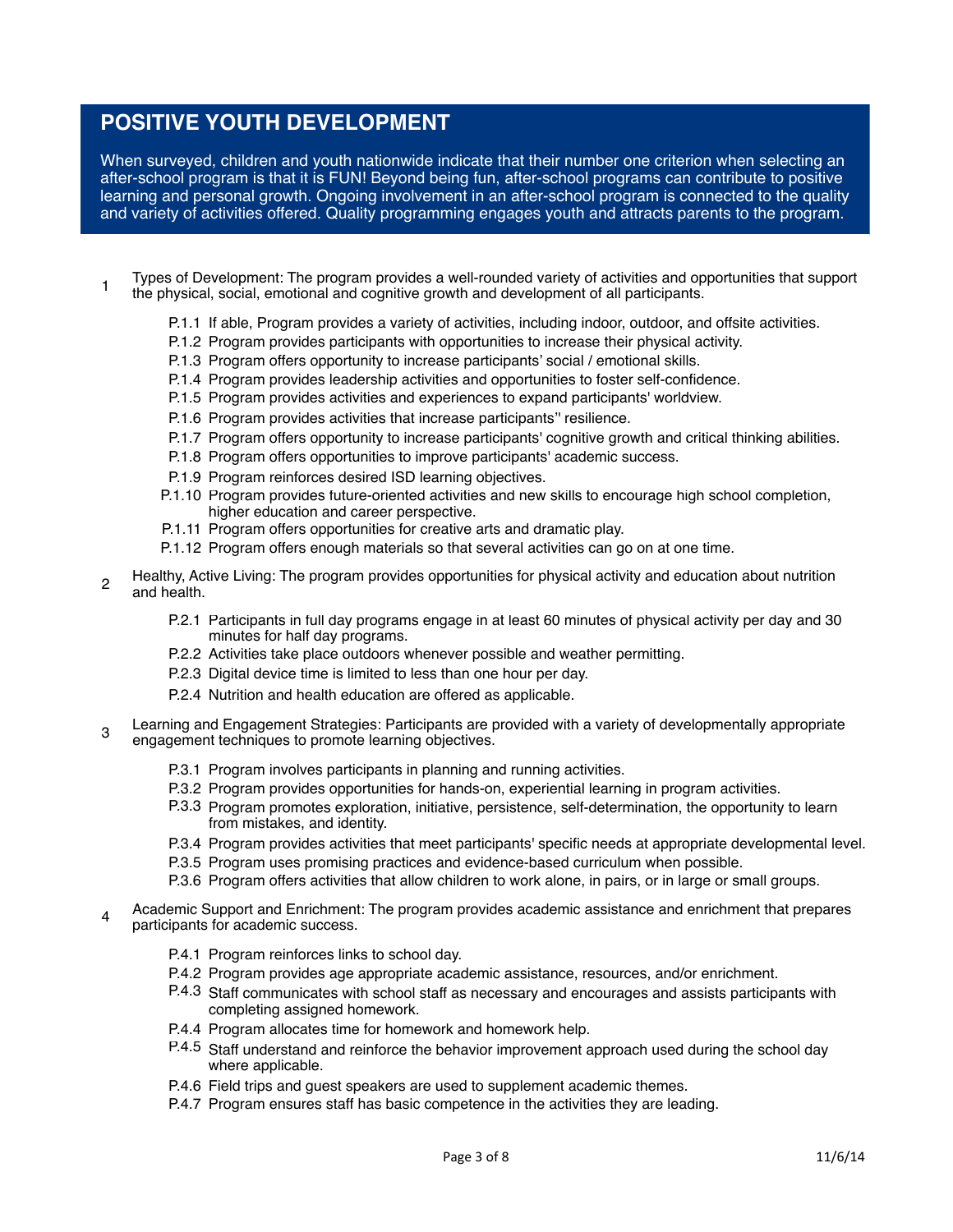- 5 Voice, Choice and Leadership: The program provides intentional, age-appropriate opportunities for participants to be meaningfully involved.
	- P.5.1 Program provides opportunities for participants to voice their opinions and choose activities.
	- P.5.2 Participants have opportunities to shape plans for projects and activities.
	- P.5.3 Staff help participants make informed and responsible choices.
	- P.5.4 Staff encourages participants to share and reflect on their experiences.
	- P.5.5 Staff involve participants in program planning, implementation and evaluation in age appropriate ways.
	- P.5.6 The program structure provides opportunities for participation in a team environment.
- 6 Participant Recognition: The program recognizes individual and group participation and achievement on a continual basis.
	- P.6.1 Staff recognizes each participant's abilities.
	- P.6.2 Staff supports participant accomplishments by acknowledging verbally what they have done or said.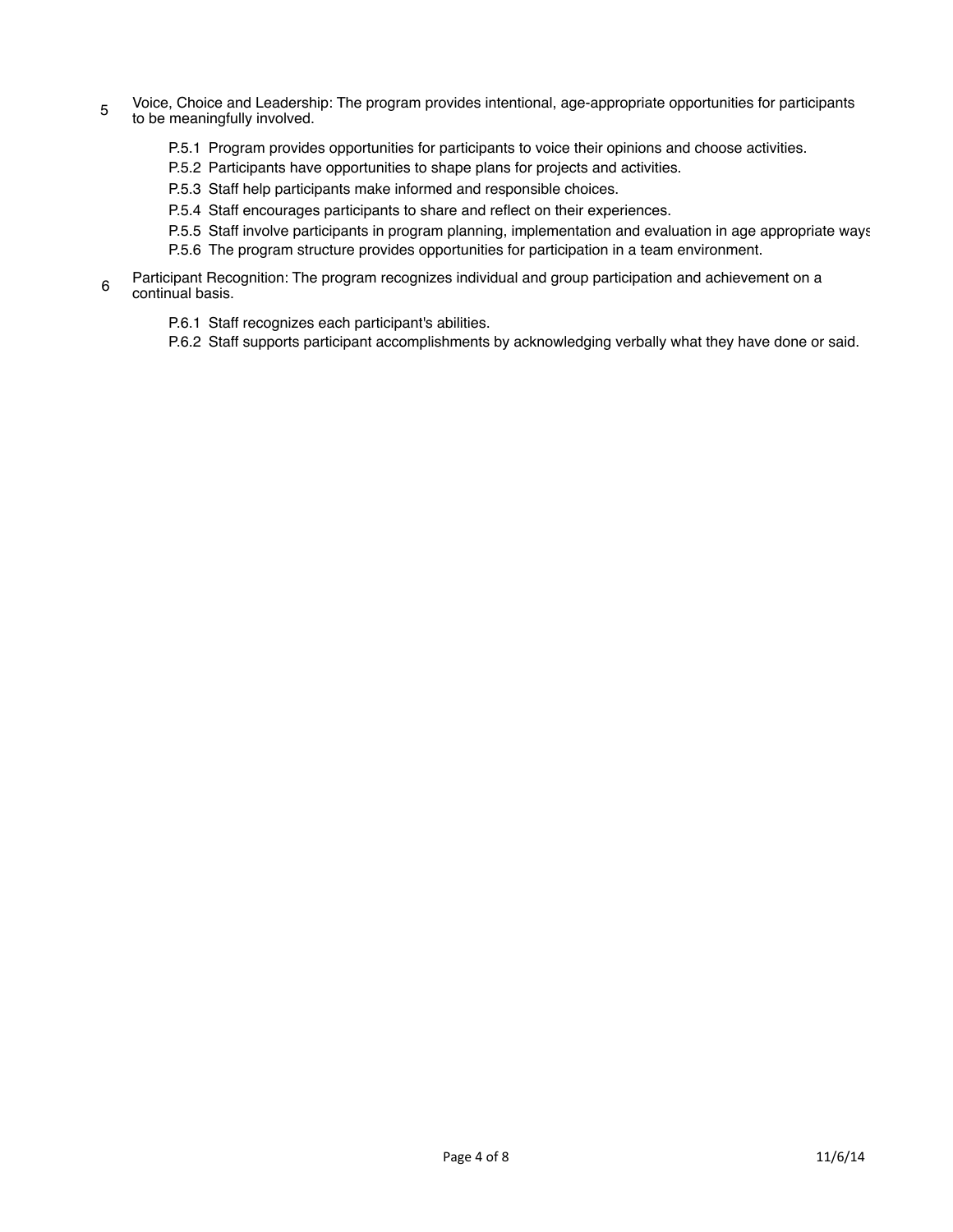# **ENVIRONMENT**

The after-school environment has to do with how a program looks and feels: the physical space, its safety and security, the atmosphere it conveys, and aspects of health and nutrition. The environment helps an after-school "shopper" develop a first impression of the program and influences whether a youth and/or family member decides to participate. It also contributes to keeping young people coming back for more.

- 1 Physical Environment: The indoor and outdoor program spaces meet the physical, social, emotional and cognitive needs of participants and program staff.
	- E.1.1 The program's spaces, equipment and materials are large enough, appropriately equipped and safe to allow participants to be active and independent.
	- E.1.2 Buildings, grounds and equipment on the program site are inspected daily, cleaned, and maintained to protect participants' health.
	- E.1.3 All spaces meet safety standards and requirements as required by either district program, licensing or regulatory guidelines.
	- E.1.4 The program space meets the needs related to planning, activities and storage.
	- E.1.5 Access to any indoor and outdoor space is barrier-free.
- 2 Health and Safety: The program provides a safe and healthy environment for participants and program staff.
	- E.2.1 Participants are released to authorized persons only.
	- E.2.2 Staff plans for risks; policies for safety of participants and staff are clearly defined and are made available to families.
	- E.2.3 Program staff know how to take appropriate action regarding health and safety for participants.
	- E.2.4 The program ensures at least one staff member currently certified in CPR and first aid is present at all times.
	- E.2.5 Program staff has first aid supplies, health and emergency information available at each program site in a designated location. Supplies are inventoried and replaced accordingly.
	- E.2.6 Fire, weather, other natural and manmade disaster drills are conducted and documented according to program policy.
	- E.2.7 Staff and participants comply with program policies about hand washing and use of bathrooms.
	- E.2.8 Staff are aware of any participants with allergies and provide alternative options.
	- E.2.9 Drinking water is available at all times.
	- E.2.10 A telephone is accessible by staff to report emergencies.
- 3 Social/Emotional Environment: The program provides a fun, supportive atmosphere where participants and staff are emotionally safe and are building respect for the diversity of people and cultures.
	- E.3.1 Staff greet participants and family upon arrival and departure.
	- E.3.2 Staff and family members treat each other with respect.
	- E.3.3 The program develops and manages effective arrival and dismissal procedures.
	- E.3.4 The program has a system for the collection and monitoring of participant attendance when applicable.
	- E.3.5 When children arrive at the program, they are given time to transition.
	- E.3.6 Staff note when children arrive, leave, and with whom they leave.
	- E.3.8 Staff will acknowledge a child who appears hurt, upset, or disappointed.
- 4 Behavior/Discipline: The program's policies encourage positive behavior, and procedures for discipline.
	- E.4.1 Staff approaches conflict and negative behavior in a professional and non-threatening manner.
	- E.4.2 Staff responds with patience and understanding to the range of participant's feelings and temperaments.
	- E.4.3 The program establishes, maintains, and communicates a code of conduct to participants, staff, and families.
	- E.4.4 Staff applies rewards and consequences appropriately and consistently.
	- E.4.5 Staff involves participants in the development of disciplinary practices.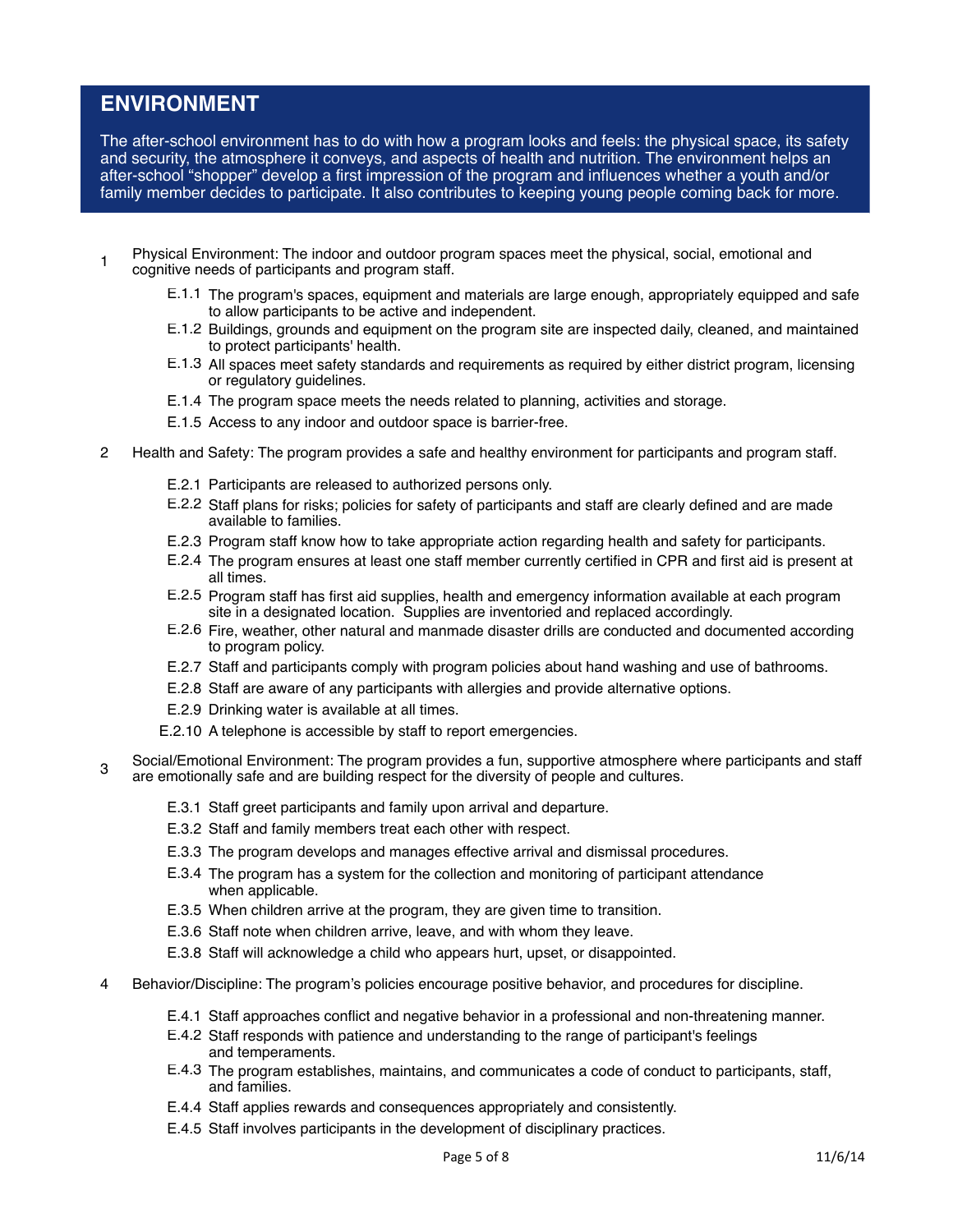- E.4.6 The whole group is not scolded or punished when one child breaks a rule.
- E.4.7 Staff encourages children to resolve their own conflicts, only stepping in when necessary.
- 5 Records: The program has accurate and current records regarding participants and the program.
	- E.5.2 Program has complete and current enrollment/registration documents and attendance for all participants.
	- E.5.3 Program maintains accurate and accessible critical medical information on all participants.
	- E.5.4 Program establishes and maintains a centralized database of participant and program information that is updated and usable by staff.
- 6 Special Needs: The program is aware of, records, and informs staff of participants' special needs.
	- E.6.1 Staff responds appropriately and gives attention to the individual needs and abilities of participants.
	- E.6.2 Every reasonable accommodation is made to address participants with special needs.
- 7 Supervision: The program provides supervision of participants at all times.
	- E.7.1 Group sizes and staff-to-participant ratios are maintained in accordance with district, program or agency regulatory guidelines.
	- E.7.2 Group sizes and staff-to-participant ratios are maintained to permit the staff to meet the needs of participants.
	- E.7.3 Staff regularly re-examines staff-to-participants ratios. Recommendations for changes are provided to organizations' administration.
	- E.7.4 Staff closely supervises activities at all times.
	- E.7.5 Participants and staff are actively engaged in program activities.
	- E.7.6 Staff gives clear instructions at all times.
- 8 Schedule: The program follows a schedule that is known, flexible, and meets the needs of all participants.
	- E.8.1 The program schedule must be easily accessible to participants, families and staff members.
	- E.8.2 The daily schedule is available for participants, families and staff members.
	- E.8.3 The daily schedule is structured enough to provide predictability for the participants, but flexible enough to meet changing needs or desires.
	- E.8.4 Transitions between activities are supervised, orderly, efficient and minimal in duration.
- 9 Nutrition: Meals and snacks provided will be healthy and nutritious. Water will be available at all times.
	- E.9.1 Drinking water is readily available at all times.
	- E.9.2 Drinks served to participants and staff include water, low fat milk or beverages with no added sweetener.
	- E.9.3 Snacks and meals are timed appropriately and meet the nutritional needs, portion size and type of food that is appropriate for the ages and sizes of participants.
	- E.9.4 Snacks and meals do not include fried foods.
	- E.9.5 Snacks and meals are prepared and served in a safe and sanitary manner at all times.
	- E.9.6 Snacks and meals are not tied to disciplinary consequences.
- 10 Transportation: All laws, program policies and safety rules are followed when transportation is provided.
	- E.10.1 Program staff are attentive and considerate of the participants' safety on the field trips and during any transportation arranged by the program.
	- E.10.2 Program staff has first aid supplies, cell phone, health and emergency information (including emergency medical authorization and emergency contact information for each participant) available during transportation and at any off-site activity.
	- E.10.3 Program staff have a written list of the participants in their group and must check the roll frequently, but is required before departure to and from destination with appropriate written documentation.
	- E.10.4 Where available, transportation is provided for participants with special needs.
	- E.10.5 Each driver holds a valid license appropriate to the vehicle driven.
	- E.10.6 Each vehicle used in the transportation of participants must be current on all inspections and licensing.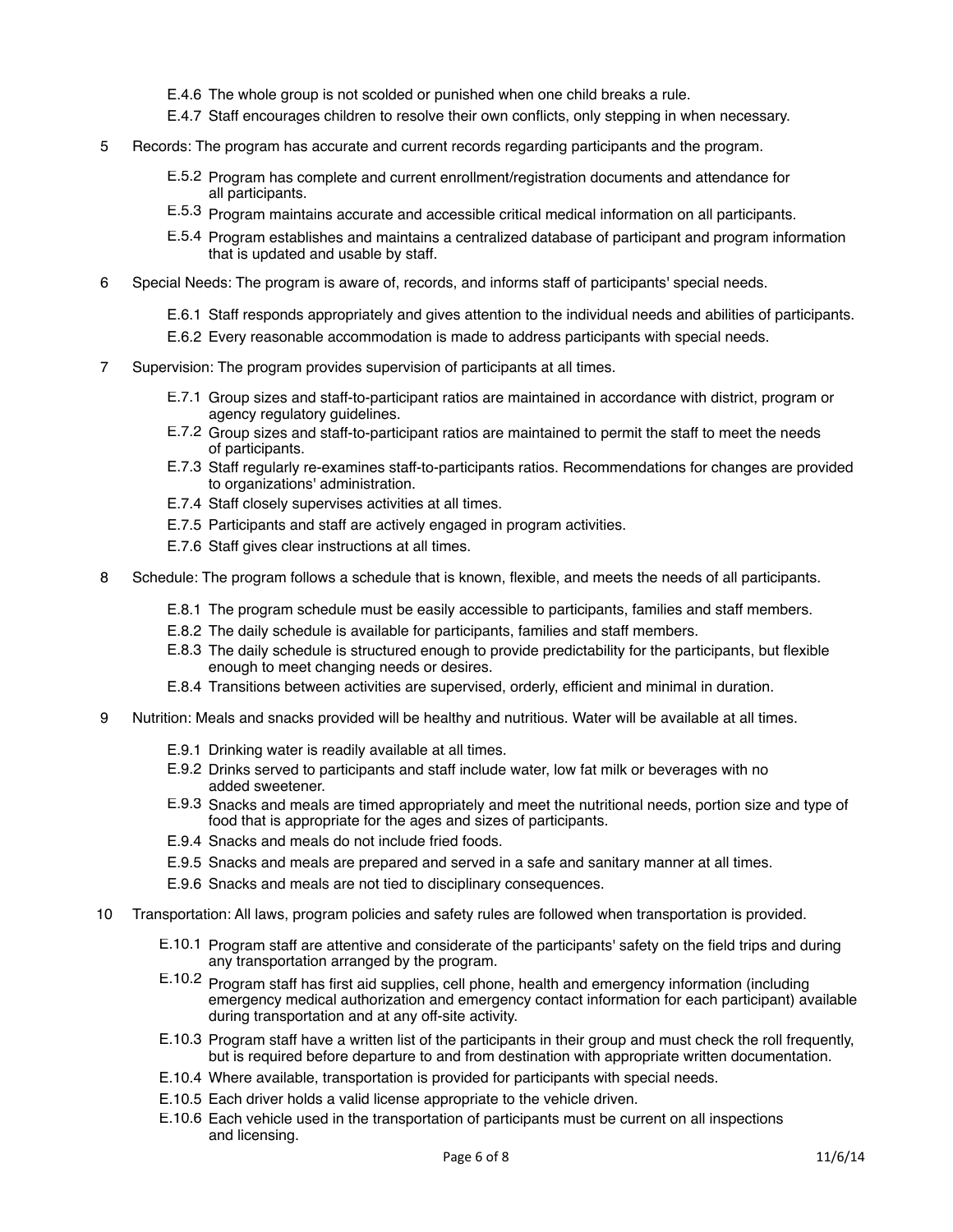#### **MANAGEMENT**

As in any profession, after-school staff and volunteers require ongoing resources, support and training to provide high-quality programming in order to have a meaningful impact on participants' lives. Methods of recruiting, hiring, training and technical assistance are important to consider. Staff who are involved in delivering high-quality programming tend to be more satisfied with their jobs and stay at them longer; professional development can make a program more consistent and sustainable. There must be appropriate organizational supports in place to run smoothly and effectively and serve youth in the best way possible.

1 Mission Statement: The program/organization has a mission statement that fosters understanding of established program quality standards, evaluation, and program environment strategies that support sustainability and growth.

- M.1.1 The mission statement is visible at each site and posted on websites.
- M.1.2 Staff understand and can articulate the mission statement and relate it to their responsibilities.
- M.1.3 Daily activities and materials support the mission.
- $\mathfrak{p}$ Leadership/Organizational Structure: The organization has an effective structure that supports leadership, quality and sustainability.
	- M.2.1 Program has a current organization chart.
	- M.2.2 Program has a strategic plan.
- 3 Business Practices: The program incorporates strong business practices to achieve goals and objectives.
	- M.3.1 The organization utilizes a process that includes planning, implementation, evaluation and modification to achieve short- and long-term objectives.
	- M.3.2 Program/organization has an operation plan, written policies and procedures, and an employee handbook available to employees.
	- M.3.3 Program complies with government and regulatory mandates.
- 4 Fiscal Responsibilities: Financial management of the program supports the program goals.
	- M.4.1 Program creates a written budget annually.
	- M.4.2 Program ensures that the financial statements are reviewed regularly.
	- M.4.3 Fiscal policies are in place.
	- M.4.4 Program/organization has a marketing and development plan.
- 5 Program Improvement: The program has a plan which includes standards, measurable indicators, program assessments and use of data to improve programs.
	- M.5.1 Program has measurable goals, outcomes and outputs that address the needs of the participants and the community.
	- M.5.2 Program has an action plan that is used and followed by staff to continuously improve the program quality.
	- M.5.3 Program has a system of measurement including evaluation tools that involve parents, participants and stakeholders.
	- M.5.4 Program uses evaluation data to continuously drive decision-making and quality improvement.
- 6 Human Resource Policies and Procedures: Program has formal policies, procedures and processes for hiring, training, managing and retaining staff and volunteers.
	- M.6.1 Open job positions are posted and an interview process is used to fill open positions.
	- M.6.2 Job descriptions and staff qualifications are clearly written.
	- M.6.3 Hiring processes ensure staff values diversity and ensures staff understands the needs of diverse youth.
	- M.6.4 State and national criminal background checks are required and references are checked.